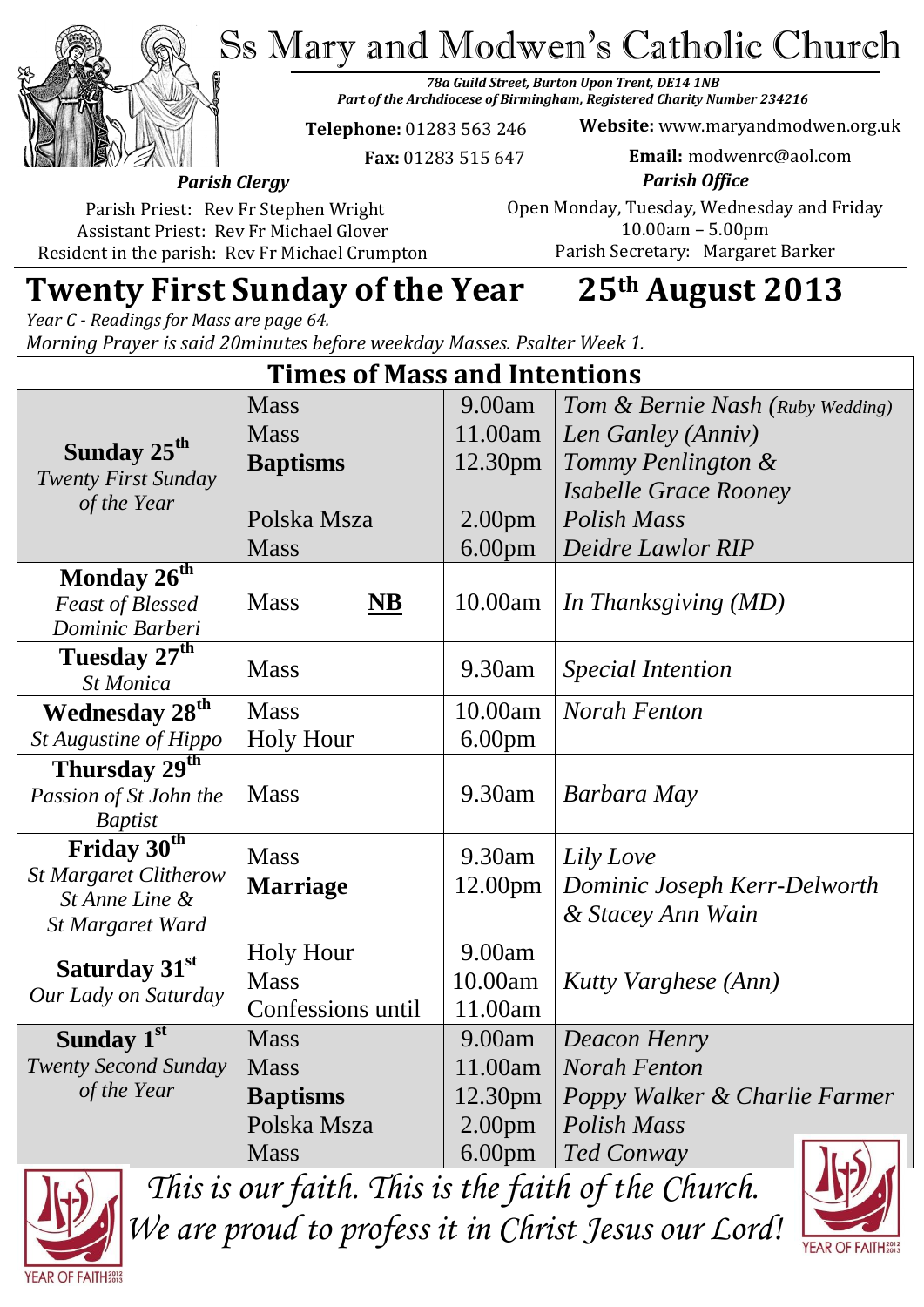#### **Please pray for all the sick and housebound of the Parish:**

Kathleen Benson, Dennis Cooper, David Hughes, Eileen Lee, Pat Bolton, Irene Hill, Mary Burnside, David Hastilow, Maureen & Sidney Parker, Olive Wilson, Eve Goode, Sarah Pursglove, Marjorie Staley, Marie Gibson, Martin Halligan, Martin Goddard, Merlin Joseph, Mary Hyde, Baby Katie, Betty Gould, Michael Wright, Tony Kerr-Delworth, Fr Bernard Shaughnessy, Mary Conway, Baby Tomasz Weedon, Kay Elizabeth Webster, Kirsty Freeman, Peter Hunt, Jonjo Finnegan, Michael Cobley, Russ Simpson, Brian Baldock, Joe & Marg Emery, Baby Niamh Rodriguez, Sylvia Breen, John Wain, Fr Rob Taylerson, Bob Holland, David Priest, Baby James Kersey, Baby Elsie Mae Freeman, Jean Jackson.

#### **Lord Grant Eternal Rest to those who have died recently:**

Brenda Wheeldon. Mavis Wilson whose Requiem Mass will be on Monday 2<sup>nd</sup> September at 1.15pm. Mary Leahy whose funeral Service will be at Bretby Crematorium on Monday  $2<sup>nd</sup>$  September at 3.30pm.

**Offertory Collection:** £352.31 (non Gift Aid); £378.20 (Gift Aid) Standing orders £460 (Gift Aid) thank you for your generosity.

Building and Development Fund  $- E$  324.45 Building & Development Fund running total: £21,899.55

This Weekend – Second Collection – Building and Development Fund Next Weekend – Second Collection – Building and Development Fund 8<sup>th</sup> September – Second Collection – Building and Development Fund

### **For Next Sunday: -**

M Cain, R George, W Moloney **EUCHARISTIC MINISTERS** Sunday – Rev Fr David Standen Jerome Emery, J Ward, G Taylor Monday – Rev Fr Kazimierz Stefek D Kiely, L Stuart Tuesday – Rev Fr Simon Stephens J Mitcheson, C Bailey, T Joseph Wednesday - Rev Fr John Steward Pat & Irena Friday – Rt Rev Mar Marcus Stock Kath & Rosemary Saturday – Rev Fr Peter Stonier

#### **CASHIERS**

Sarah & Marc

#### **CHURCH CLEANING**

Marie Rose & Sarah

#### **FLOWERS**

Irene & Monica

#### **Please Pray for the Priests READERS of the Diocese:**

TEA & COFFEE Thursday – The Very Rev Canon Edward Stewart Diana & Paul Sunday Next – Rev Fr Romuald Szczodrowski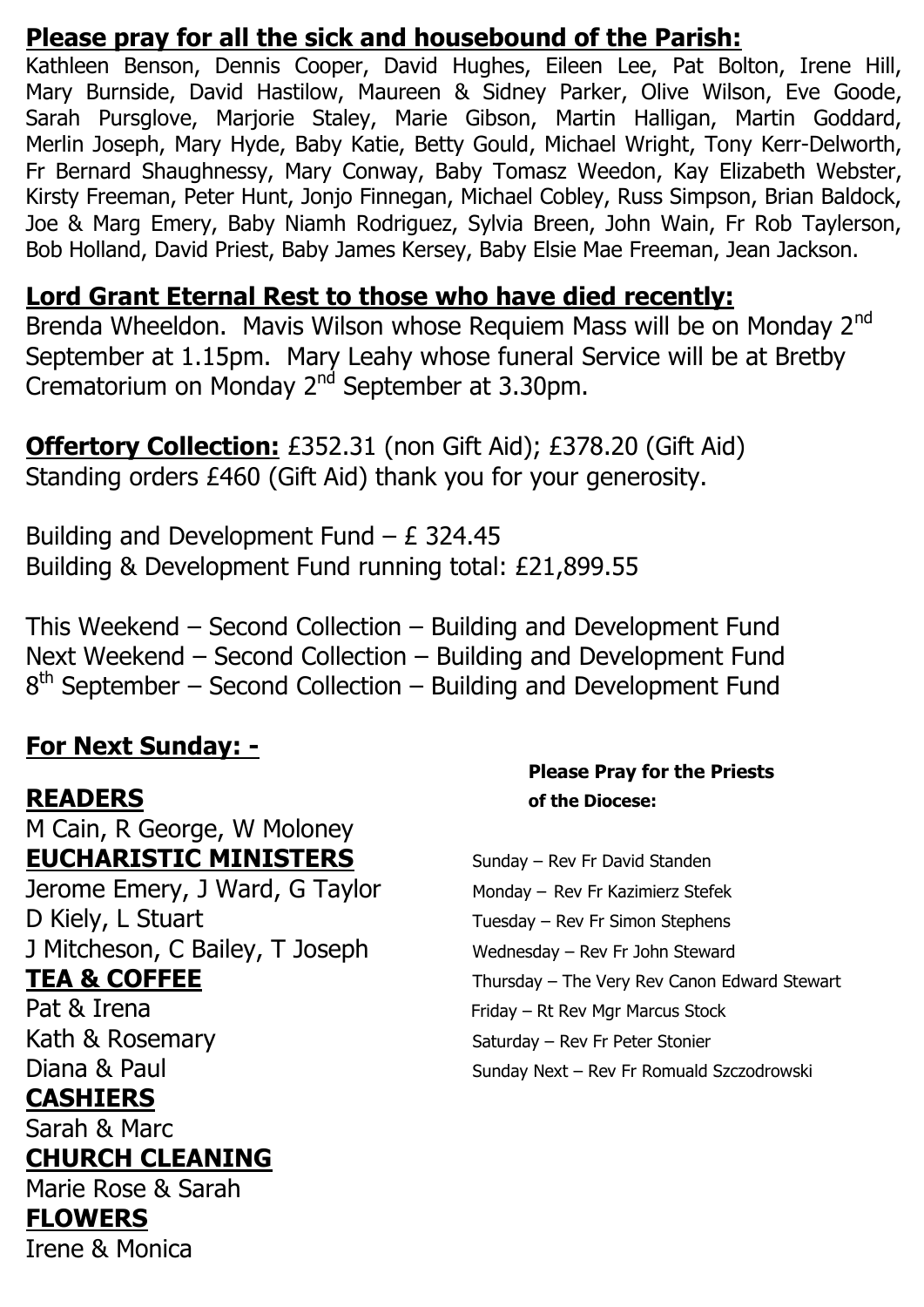**FEAST OF BLESSED DOMINIC BARBERI:** Monday is the feast day of Blessed Dominic Barberi, the Patron of our Archdiocese's Year of Faith. We ask for his blessing and we pray that he may soon be canonised as a Saint of the Church.

# **YEAR OF FAITH:-**

**Day of Pilgrimage - Blessed Dominic Barberi** on Saturday 31<sup>st</sup> August at St Dominic's Stone and Aston Hall. See poster for details.

**Day of Reconciliation – Saturday 14th September:** Pope Francis has invited the Church to celebrate a day where throughout the world the Sacrament of Reconciliation will be offered in Church. Here we will offer one hour for the Sacrament of Reconciliation on Saturday  $14<sup>th</sup>$  September 10.30 – 11.30am. There are Year of Faith handouts at the back of Church with words of encouragement for adults, teenagers and children. Please help yourself to copies.

**Rite of Commissioning of Catechists and Children's Liturgy Leaders – 29th September 2013:** We are very grateful to our parish catechists and children's liturgy leaders for their generosity in helping adults and children learn more about the love of God. To mark the start of the International Conference and Pilgrimage of Catechists taking place in Rome as part of the Year of Faith, Pope Francis has asked all parishes to celebrate a commissioning service on 29<sup>th</sup> September. We invite all our parish catechists and children's liturgy leaders to be commissioned on that day during Mass.

**YEAR OF FAITH BOOKLETS:** The next booklet is available at the back of Church. Donations gratefully received.

**CATHOLIC TODAY:** Latest Edition available at the back of Church. 50 pence. **BIBLE ALIVE:** September edition available from Stephen Room.

**PARISH LOTTERY:** Last week 111 numbers played. Winning Number - 139, Rosie Ganley - £55.50. Congratulations. Your cheque can be collected this weekend.

**RCIA:** In the Autumn we will be offering sessions for adults who are discerning whether they wish to become Roman Catholics. For more information please speak to Fr Stephen or Fr Michael.

**SACRAMENTAL PREPARATION FOR HOLY COMMUNION AND CONFIRMATION:** In the Autumn we will be offering sessions for children who are at an age to prepare for those Sacraments and do not attend St Modwen's Primary School. Children in Year 3 and above are at an age for Holy Communion, children in Year 6 and above are at an age for Confirmation. Application forms are available at the Parish Office.

**PARISH PILGRIMAGE TO ASSISI & UMBRIA:** In the footsteps of St Francis and St Clare of Assisi. August  $3^{rd} - 9^{th}$  2014. Details and booking forms from Parish Office. Book early due to limited places. Deposit required to book a place.